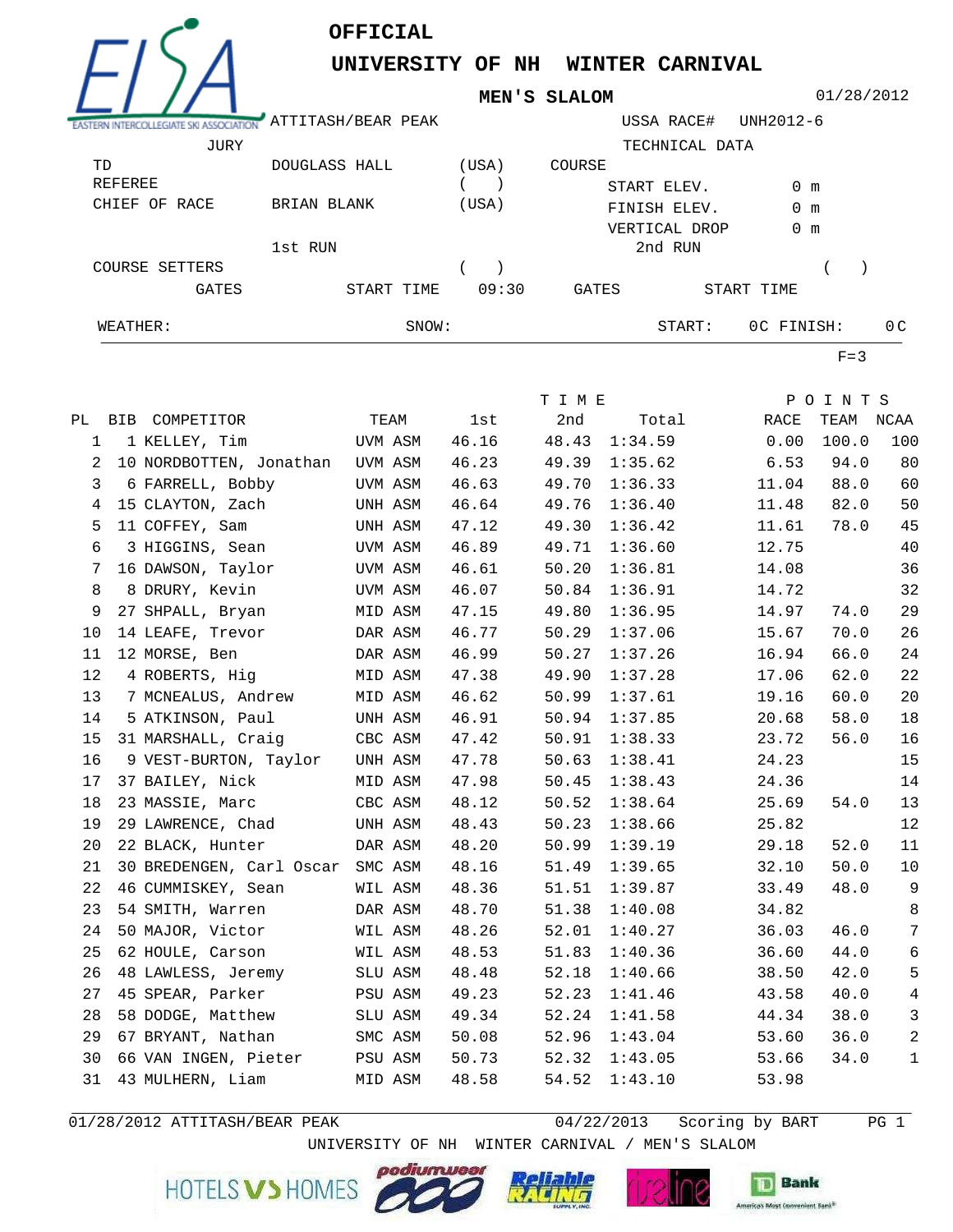|    |                                  |           |                 | TIME    |                 | POINTS            |
|----|----------------------------------|-----------|-----------------|---------|-----------------|-------------------|
|    | PL BIB COMPETITOR                | TEAM      | 1st i           | 2nd     | Total           | RACE<br>TEAM NCAA |
| 32 | 80 TINGLE, Patrick CSC ASM       |           | 50.41           |         | 53.52 1:43.93   | 32.0<br>59.25     |
| 33 | 68 LEVINE, John David SMC ASM    |           | 50.94           |         | 53.15 1:44.09   | 30.0<br>60.26     |
| 34 | 33 MCLAUGHRY, Luke               | DAR ASM   | 47.63           | 57.73   | 1:45.36         | 68.32             |
| 35 | 81 MELE, Edward                  | BC ASM    | 50.58           | 55.17   | 1:45.75         | 70.79<br>28.0     |
| 36 | 2 OLIVER, Coley                  | UNH ASM   | 46.83           | 1:05.57 | 1:52.40         | 112.97            |
| 37 | 28 MCKENNA, Matthew CBC ASM      |           | 50.35           | 1:02.56 | 1:52.91         | 116.21<br>26.0    |
| 38 | 40 BEADON, Christopher PSU ASM   |           | 48.64           | 1:06.56 | 1:55.20         | 24.0<br>130.73    |
| 39 | 56 MARTIN, Dustin                | SLU ASM   | 49.15           | 1:30.06 | 2:19.21         | 283.03<br>22.0    |
|    | Did Not Finish                   |           |                 |         |                 |                   |
|    | 19 JONES, Alex                   | BAT ASM   | 0.00            | 0.00    | : 0.00          | $***$ .**         |
|    | 41 ROBERTSON, Aaron              | MID ASM   | 0.00            | 0.00    | : 0.00          | $***$ .**         |
|    | 59 MCNAMARA, Kevin HAR ASM       |           | 0.00            | 0.00    | : 0.00          | $***$ **          |
|    | 55 LIEB, Coleman BAT ASM         |           | 0.00            | 0.00    | : 0.00          | $***$ .**         |
|    | 52 NOCEK, Christopher WIL ASM    |           | 0.00            | 0.00    |                 | $0.00$ ***.**     |
|    | 69 TOMCZYK, Nicolas WIL ASM      |           | 0.00            | 0.00    | : 0.00          | *** **            |
|    | 88 CAMPBELL, James BC ASM        |           | 0.00            | 0.00    | : 0.00          | *** **            |
|    | 21 DUNSTAN, Shawn                | CSC ASM   | 0.00            | 0.00    | : 0.00          | $***$ **          |
|    | Did Not Finish 2nd Run           |           |                 |         |                 |                   |
|    | 26 RYAN, Jim                     | CBC ASM   | 49.40           | 0.00    | : 0.00          | $***$ **          |
|    | 39 SCOTT, Graham                 | SLU ASM   | 49.13           | 0.00    | : 0.00          | $***$ **          |
|    | 35 BERTRAND, Mathieu DAR ASM     |           | 48.90           | 0.00    | : 0.00          | $***$ ***         |
|    | 51 DEFLAVIO, Ben SLU ASM         |           | 48.94           | 0.00    | : 0.00          | $***$ .**         |
|    | 61 SPANGLER, Timothy SMC ASM     |           | 50.29           | 0.00    | : 0.00          | $***$ **          |
|    | 65 BECK, Andrew                  | PSU ASM   | 50.07           | 0.00    | : 0.00          | $***$ **          |
|    | 44 THOMAS, Dylan WIL ASM         |           | 50.28           | 0.00    | : 0.00          | $***$ **          |
|    | Disqualified                     |           |                 |         |                 |                   |
|    | 17 SANDELL, Fredrik SMC ASM      |           | 47.64           | 0.00    |                 | $0.00$ ***.**     |
|    | 20 MORGAN, Brian CBC ASM 48.51   |           |                 |         | $0.00$ : $0.00$ | $***$ . **        |
|    | 83 ANDERSON, Ian MAR ASM 1:00.40 |           |                 | 0.00    | : 0.00          | $***$ **          |
|    | 64 LAWLESS, Ryan                 | CSC ASM   | 48.84           | 0.00    | : 0.00          | ***.**            |
|    | Disqualified 2nd Run             |           |                 |         |                 |                   |
|    | 72 NOCEK, Michael                | BC ASM    | 50.63           | 1:02.99 | : 0.00          | $***$ **          |
|    | 77 SAMPSON, Tom                  | PSU ASM   | 50.77           | 1:01.65 | : 0.00          | $***$ **          |
|    | Did Not Qualify                  |           |                 |         |                 |                   |
|    | 60 RANDALL, William              | CBC ASM   | 51.12           | 0.00    | : 0.00          | $***$ **          |
|    | 76 O'BRIEN, Kevin                | SMC ASM   | 51.47           | 0.00    | : 0.00          | $***$ , **        |
|    | 57 HOUSER, Scott                 |           | SLU ASM 1:02.37 | 0.00    | : 0.00          | $***$ **          |
|    | 85 SAEHRIG, Matthew              | PSU ASM   | 52.73           | 0.00    | : 0.00          | $***$ **          |
|    | 71 TALBOTT, Brent                | BAT ASM   | 53.01           | 0.00    | : 0.00          | $***$ **          |
|    | 63 ZUCCO, Derek                  | BC ASM    | 51.95           | 0.00    | : 0.00          | $***$ **          |
|    | 74 BOLGER, Stacey                | BC<br>ASM | 51.02           | 0.00    | : 0.00          | $***$ **          |
|    | 87 BURGART, Christopher          | BC<br>ASM | 53.16           | 0.00    | : 0.00          | $***$ .**         |
|    | 78 SPIELVOGEL, Andrew            | HAR ASM   | 51.92           | 0.00    | : 0.00          | $***$ **          |
|    | 73 COLE, Peter                   | BAT ASM   | 51.10           | 0.00    | : 0.00          | $***$ **          |
|    | 79 OOT, Matthew                  | CSC ASM   | 52.33           | 0.00    | : 0.00          | $***$ **          |
|    | 75 ATWOOD, Joe                   |           | CSC ASM 1:04.42 | 0.00    | : 0.00          | $***$ **          |
|    | 82 LYONS, Stefan                 | BAT ASM   | 52.32           | 0.00    | : 0.00          | $***$ **          |
|    | 84 BROWN, Devon                  | BAT ASM   | 53.33           | 0.00    | : 0.00          | $***$ **          |
|    |                                  |           |                 |         |                 |                   |

 $01/28/2012$  ATTITASH/BEAR PEAK

 $04/22/2013$  Scoring by BART PG 2

HOTELS VS HOMES COLLECT





UNIVERSITY OF NH WINTER CARNIVAL / MEN'S SLALOM



JI